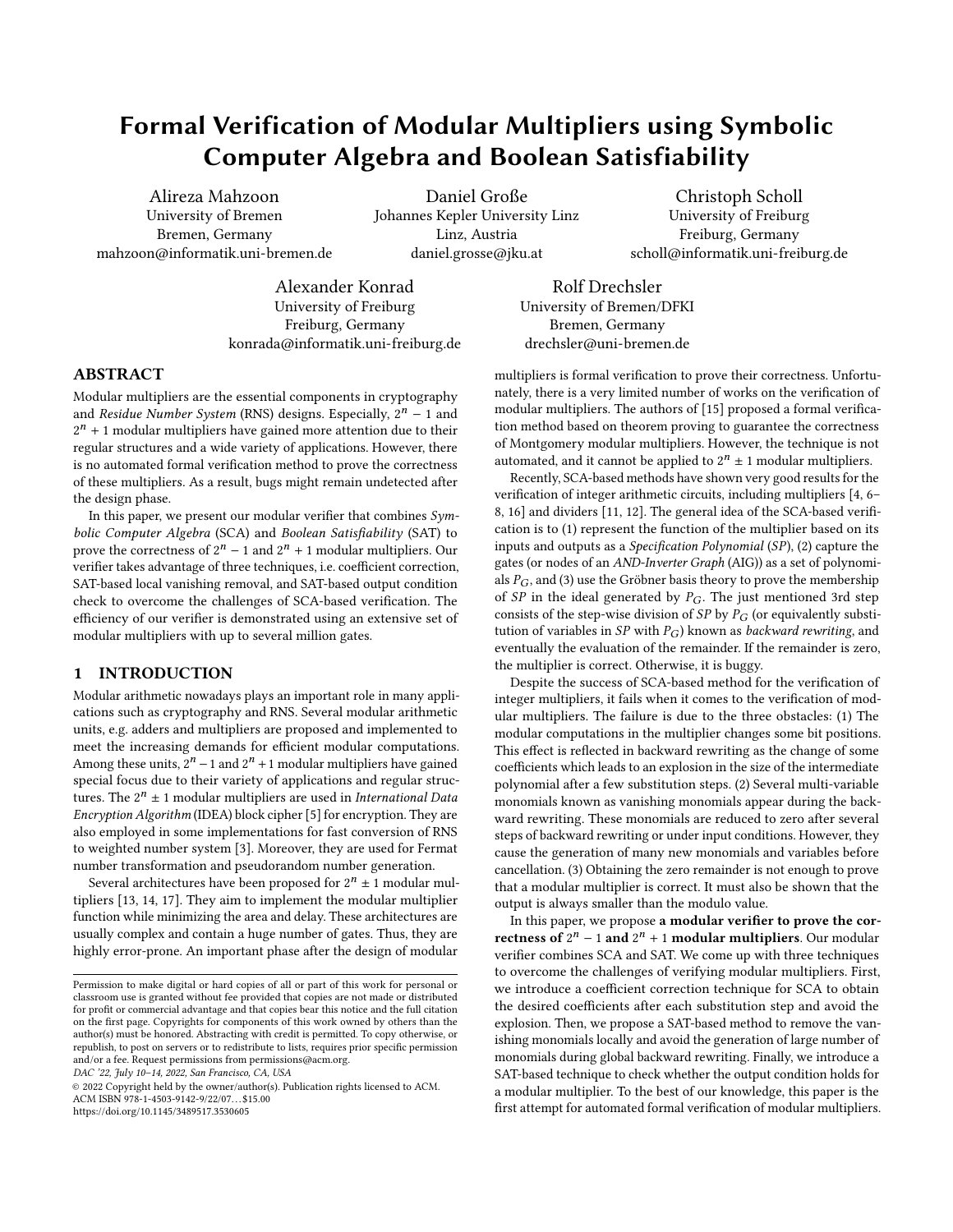<span id="page-1-0"></span>

Figure 1: 2×2 mult Figure 2: Backward rewriting steps

## 2 PRELIMINARIES

# 2.1 Multiplier Structure

An integer multipliers consist of: (1) Partial Product Generator (PPG) which generates partial products from two inputs, (2) Partial Product Accumulator (PPA) which reduces partial products using multioperand adders and computes their sums, and (3) Final Stage Adder (FSA) which converts these sums to the corresponding binary output.

The input of a verification method is usually a gate-level netlist or an AIG. We use both representations in this paper. However, we prefer the AIG for the experiments since it gives us the possibility of advanced reverse engineering to identify atomic blocks, e.g. Half-Adders (HAs) and Full-Adders (FAs) [\[7,](#page-5-12) [16\]](#page-5-9).

## 2.2 Verification using SCA

The goal of SCA-based verification is to formally prove that all signal assignments consistent with the gate-level or AIG representation evaluate the Specification Polynomial (SP) to 0. The SP determines the function of an arithmetic circuit based on its inputs and outputs, e.g. for the 2  $\times$  2 multiplier of Figure [1](#page-1-0)  $SP = 8Z_3 + 4Z_2 + 2Z_1 + Z_0$  –  $(2A_1 + A_0)(2B_1 + B_0)$ , where  $8Z_3 + 4Z_2 + 2Z_1 + Z_0$  represents the word-level representation of the 4-bit output, and  $(2A_1+A_0)(2B_1+B_0)$ represents the product of the 2-bit inputs.

Before verification, the nodes of an AIG (or gates of a gate-level representation) should be modeled as polynomials describing the relation between inputs and outputs. Based on the type of nodes and edges, five different operations might happen in an AIG. Assuming z is the output, and  $n_i$  and  $n_j$  are the inputs of a node:

$$
z = n_i \Rightarrow p_N := z - n_i, \qquad z = n_i \land n_j \Rightarrow p_N := z - n_i n_j, \nz = \neg n_i \Rightarrow p_N := z - 1 + n_i, \qquad z = \neg n_i \land n_j \Rightarrow p_N := z - n_j + n_i n_j, \nz = \neg n_i \land \neg n_j \Rightarrow p_N := z - 1 + n_i + n_j - n_i n_j.
$$
\n(1)

The extracted node polynomials are in the form  $P_N = x - tail(P_N)$ , where x is the node's output, and  $tail(P_N)$  is a function based on the node's inputs. Similarly, the polynomials for the gates can be extracted in a gate-level representation (see [\[6,](#page-5-7) [10\]](#page-5-13)).

Based on the Gröbner basis theory, all signal assignments consistent with the AIG evaluate the specification polynomial SP to 0, iff the remainder of dividing SP by the AIG node polynomials is equal to 0 (see [\[4\]](#page-5-6) for more details).

The step-wise division of SP by node polynomials is shown in Figure [2](#page-1-0) for the  $2 \times 2$  multiplier. As the remainder is zero, the circuit is bug-free. In arithmetic circuits, dividing  $SP_i$  by a node polynomial  $P_{N_i} = x_i - tail(P_{N_i})$  is equivalent to substituting  $x_i$  with  $tail(P_{N_i})$ <br>in  $SP_i$ . For example, dividing  $SP_i$  by  $P_i$  in Figure 2 is equivalent to in  $SP_1$ . For example, dividing  $SP_3$  by  $P_{n_{11}}$  in Figure [2](#page-1-0) is equivalent to expect the expected in  $SP_2$ . The process of step. substituting  $n_{11}$  with  $tail(P_{n_{11}}) = n_4 n_7$  in  $SP_3$ . The process of stepwise division (substitution) is called backward rewriting. We refer to this intermediate polynomial as  $SP_i$  in the rest of the paper.

# 2.3 Modular Multipliers

A Modular Multiplier produces the product of two unsigned integers modulo a fix constant m:

$$
Z = A \times B \text{ mod } m,\tag{2}
$$

where the inputs and output must be always smaller than  $m$ :

$$
A, B < m \qquad \text{and} \qquad Z < m. \tag{3}
$$

There are two ways to generate modular multipliers: (1) the product of inputs is computed using a normal integer multiplier; then, a modular reduction unit is used after the multiplier to obtain the final result, (2) the modular computations are integrated into the three stages of the multiplier. Since the second implementation method is much more area and delay-efficient, it is used in almost all designs.

Now, we focus on the two special moduli  $m = 2<sup>n</sup> - 1$  and  $m = 2<sup>n</sup> + 1$ . These modular multipliers have regular structures; thus, they can be automatically generated for arbitrary sizes.

| 2.3.1 $2^n - 1$ Modular Multiplier. A $2^n - 1$ modular multiplier pro-     |                           |  |
|-----------------------------------------------------------------------------|---------------------------|--|
| duces the product of two <i>n</i> -bit unsigned integers modulo $2^n - 1$ . |                           |  |
| Figure 3 shows the                                                          | ית מת מת מת מת מת מת מת מ |  |

structure of a  $2^4 - 1 =$ 15 modular multiplier, which receives two 4 bit numbers and returns their modular product (see [\[9,](#page-5-14) [17\]](#page-5-4) for the details). The multiplier is created using AND gates in the first stage to generate partial products and HAs and FAs in

<span id="page-1-1"></span>

Figure 3:  $2^n - 1$  modular multiplier

the second and third stages to reduce them. For simplification, we show the AND operations as  $P_{i,j} = A_i \wedge B_j$ . Please note that the weight of partial products should be calculated modulo  $2^n - 1$  at each weight of partial products should be calculated modulo  $2^n - 1$  at each step of partial product reduction. Therefore, the bits in position  $n$ (i.e. partial products with weight  $2<sup>n</sup>$ ) are reinserted in position 0. The red wires depict the bits whose positions have been changed.

2.3.2  $2^n + 1$  Modular Multiplier. A  $2^n + 1$  modular multiplier produces the product of two  $(n + 1)$ -bit unsigned integers modulo  $2^n + 1$ .<br>Figure 4 shows the

Figure [4](#page-1-2) shows the structure of a  $2^4$  + 1 = 17 modular multiplier, which receives two 5-bit numbers (see [\[9,](#page-5-14) [14\]](#page-5-3) for the details). The first stage consists of AND, OR, and NOT gates. The second and the third stages of the multiplier are made of HAs and FAs. In  $2^n$  + 1 modular multipliers, the bits in position  $n$ (i.e. partial products

<span id="page-1-2"></span>

Figure 4:  $2<sup>n</sup> + 1$  modular multiplier

with weight  $2^n$ ) are inverted and then reinserted in position 0. The red wires show the bits with changed positions.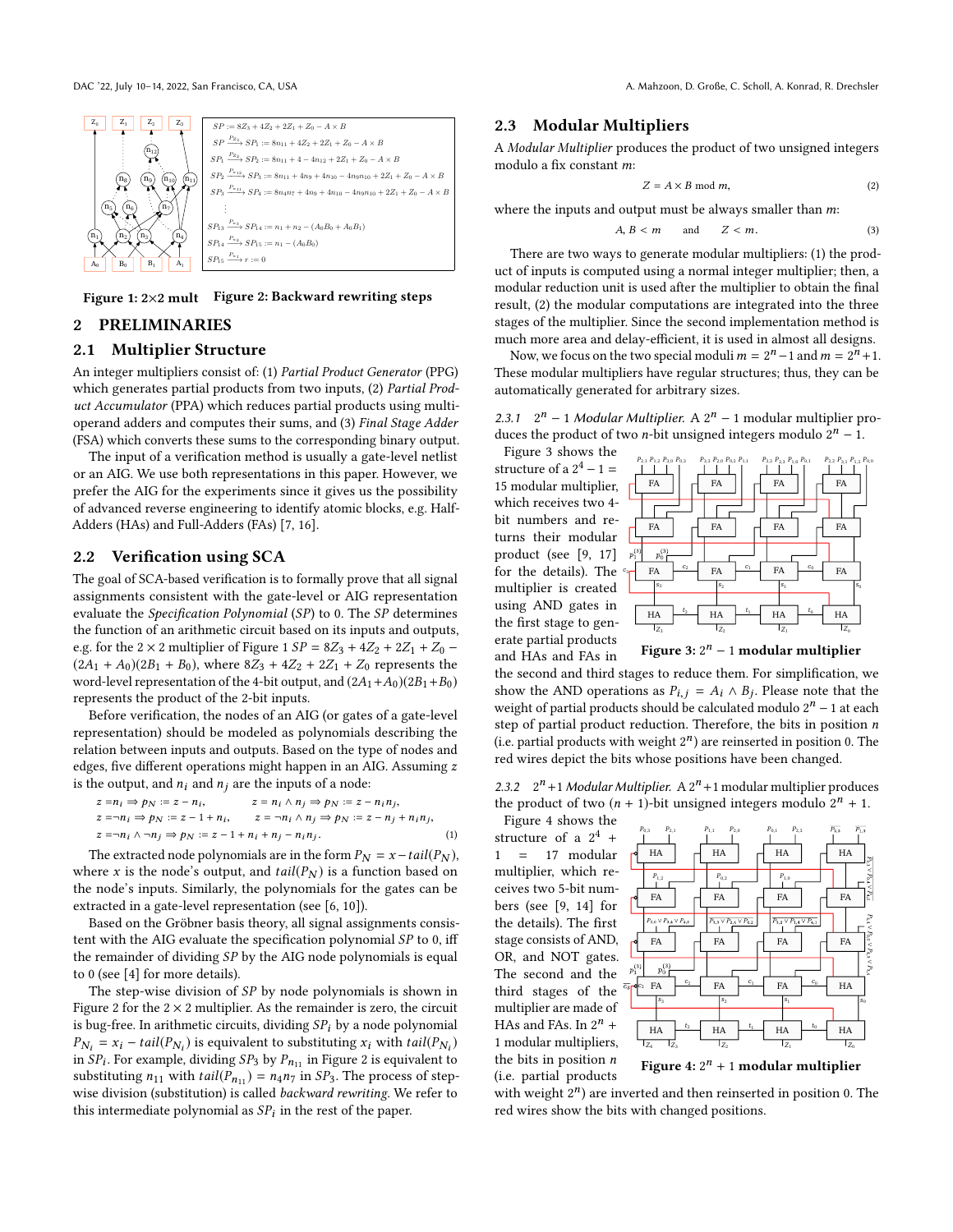Formal Verification of Modular Multipliers using Symbolic Computer Algebra and Boolean Satisfiability DAC '22, July 10-14, 2022, San Francisco, CA, USA

#### 3 CHALLENGES OF VERIFICATION

There are three challenges when it comes to the SCA-based verification of modular multipliers. We explain them in three subsections.

#### 3.1 Effect of Modulo on Coefficients

Atomic blocks, including HAs and FAs, have a compact word-level relation between their inputs and outputs:

$$
HA(in : X, Y \quad out : C, S) \Rightarrow 2C + S = X + Y,
$$
  

$$
FA(in : X, Y, Z \quad out : C, S) \Rightarrow 2C + S = X + Y + Z.
$$
 (4)

Thus, for example, if we have  $2C + S$  in our intermediate polynomial  $SP_i$ , we can directly substitute it with  $X + Y + Z$  for a FA<br>with  $X, Y, Z$  inputs and S.C outputs during backward rewriting with  $X$ ,  $Y$ ,  $Z$  inputs, and  $S$ ,  $C$  outputs during backward rewriting. However, it is possible that  $2C + S$  does not appear in  $SP_i$ , i.e. a<br>polynomial consisting of C and S monomials but with different cost. polynomial consisting of  $C$  and  $S$  monomials but with different coefficients (e.g.  $-C + S$ ) occurs. In this case, the sum (S) and carry (C) are substituted separately with the corresponding polynomials.

Eq. [\(5\)](#page-2-0) shows the first six backward rewriting steps of the  $2^n + 1$ modular multiplier in Figure [4.](#page-1-2)

$$
SP := 16Z_4 + 8Z_3 + 4Z_2 + 2Z_1 + Z_0 - A \times B,
$$
  
\n
$$
SP \xrightarrow{Z_4, Z_3} SP_1 := 8s_3 + 8t_2 + 4Z_2 + 2Z_1 + Z_0 - A \times B,
$$
  
\n...\n
$$
SP_4 \xrightarrow{\overline{c_3}} SP_5 := -c_3 + 8s_3 + 4s_2 + 2s_1 + s_0 + 1 - A \times B,
$$
  
\n
$$
SP_5 \xrightarrow{c_3, S_3} SP_6 := 8p_1^{(3)} + 8p_0^{(3)} + 8c_2 - 17p_1^{(3)}p_0^{(3)} - 17p_1^{(3)}c_2 - 17p_0^{(3)}c_2
$$
  
\n
$$
+34p_1^{(3)}p_0^{(3)}c_2 + 4s_2 + 2s_1 + s_0 + 1 - A \times B,
$$
  
\n...\n(5)

The first four steps consist of substituting the HAs' polynomials in  $SP_i$ . For each HA, we have the polynomial  $2kC + kS$  in  $SP_i$ , where  $k$  is an integer number and C and S are the carry and sum bits  $k$  is an integer number, and  $C$  and  $S$  are the carry and sum bits, respectively. Therefore, we can directly substitute it with the addition of HA's inputs. For example, in the first step of backward rewriting, we have  $16Z_4 + 8Z_3$  in  $SP_i$ . Since  $Z_4$  and  $Z_3$  are the carry and sum<br>bits of the HA we substitute  $16Z_1 + 8Z_2$  with  $8z_2 + 8t_3$  to obtain  $SP_i$ . bits of the HA, we substitute  $16Z_4 + 8Z_3$  with  $8s_3 + 8t_2$  to obtain  $SP_1$ . This process is repeated in the next three steps.

In the sixth step of backward rewriting  $SP_5 \rightarrow SP_6$ , the polynomial for the FA with  $c_3$ ,  $s_3$  outputs and  $p_1^{(3)}$ ,  $p_0^{(3)}$ ,  $c_2$  inputs is substituted.<br>The output polynomial for the FA is in the form  $-c_2 + 8c_2$  (see blue The output polynomial for the FA is in the form  $-c_3 + 8s_3$  (see blue polynomial in Eq. [\(5\)](#page-2-0)), which is different from what we need for a direct input polynomial substitution, i.e.  $16c_3 + 8s_3 = 8p_1^{(3)} + 8p_0^{(3)} + 8c_2$ .<br>The deviating form is due to the effect of modular computations

The deviating form is due to the effect of modular computations in the multiplier, which leads to the change of some bit positions (see red wires in Figure [3](#page-1-1) and Figure [4\)](#page-1-2). As a result, the original weight of <sup>c</sup><sup>3</sup> has changed from <sup>16</sup> to <sup>−</sup><sup>1</sup> under modulo 17. This effect is also reflected in the coefficient of  $c_3$  in  $SP_5$ , i.e. 16 $c_3$  is converted to  $-c_3$ .

As a consequence, the substitution of  $c_3$  and  $s_3$  is carried out separately. The result is a polynomial with seven terms in  $SP_6$  (see red polynomial in Eq. [\(5\)](#page-2-0)). The first three terms (i.e.  $8p_1^{(3)} + 8p_0^{(3)} + 8c_2$ ) are the addition of inputs; however, the remaining red terms are extra terms that resulted from a change in the coefficient of  $c_3$ . In the next steps of backward rewriting, these extra terms create many new terms. As a result, the size of  $SP<sub>i</sub>$  grows exponentially, e.g. the size of  $SP_7$ ,  $SP_8$ , and  $SP_9$  equals 56, 74, and 156, respectively. Moreover, even if we successfully finish the backward rewriting, the remainder is not zero, i.e. all extra terms will be propagated to the remainder. Similarly, the effect of modulo on coefficients can be observed during the backward rewriting of the  $2<sup>n</sup> - 1$  modular multiplier.

In order to avoid the explosion during the backward rewriting and obtain the zero remainder, we need to prove that the extra terms can be reduced to zero. Alternatively, we can prevent the generation of extra terms during backward rewriting.

#### 3.2 Generation of Vanishing Monomials

Vanishing monomials are non-linear monomials generated during backward rewriting and reduced to zero after several steps or under certain input conditions. The value of a vanishing monomial is equal to zero, i.e. it can be removed from  $SP_i$  immediately. However, it is<br>impossible to detect vanishing monomials purely at the polynomial impossible to detect vanishing monomials purely at the polynomial level during backward rewriting. Thus, they only get canceled out after several steps of backward rewriting and sometimes with considering input conditions. The vanishing monomials create many new monomials and variables before cancellation; therefore, we observe a large increase in the number of monomials and variables, which might lead to a polynomial explosion and verification failure.

In modular multipliers, vanishing monomials can be categorized into two groups: (1) they are generated during backward rewriting and then canceled out after several steps, (2) they get canceled out only under input conditions; thus, without considering the conditions, they propagate to remainder.

<span id="page-2-0"></span>We first give an example for the first group of vanishing monomials: Eq. [\(6\)](#page-2-1) depicts the first steps of backward rewriting for the  $2^n - 1$ modular multiplier of Figure [3.](#page-1-1) In the first step, the polynomial for the HA is substituted. Since the HA does not have a carry output, only  $Z_3$  (i.e. sum bit) is substituted with  $s_3 + t_2 - 2s_3t_2$ . The red monomial, i.e.  $s_3t_2$ , in  $SP_1$  is a vanishing monomial. It remains in the calculations for a long time and only gets completely canceled out after 8 steps of backward rewriting. Detecting these vanishing monomials and removing them immediately is essential to keep the size of  $SP_i$  small.

<span id="page-2-1"></span>
$$
SP := 8Z_3 + 4Z_2 + 2Z_1 + Z_0 - A \times B,
$$
  
\n
$$
SP \xrightarrow{Z_3} SP_1 := 8s_3 + 8t_2 - 16s_3t_2 + 4Z_2 + 2Z_1 + Z_0 - A \times B,
$$
  
\n
$$
SP_1 \xrightarrow{Z_2, t_2} SP_2 := 8s_3 - 16s_3s_2t_1 + 4s_2 + 4t_1 + 2Z_1 + Z_0 - A \times B,
$$
  
\n
$$
SP_2 \xrightarrow{Z_1, t_1} SP_3 := 8s_3 - 16s_3s_2s_1t_0 + 4s_2 + 2s_1 + 2t_0 + Z_0 - A \times B,
$$
  
\n... (6)

Now, we give an example for the second group: the PPG stage of  $2<sup>n</sup> + 1$  modular multiplier in Figure [4](#page-1-2) contains several chains of OR gates (see inputs of FAs in the 2nd and 3rd rows). The polynomial for each chain contains several vanishing monomials, which are zero under input conditions. Eq. [\(7\)](#page-2-2) shows the polynomial for one of the chains in Figure [4.](#page-1-2) We can prove that the red monomials are reduced to zero under input conditions: In a  $2^n + 1$  modular multiplier, the inputs should be always smaller than  $2^n + 1$ , i.e.  $A, B \leq 2^n + 1$ .<br>Therefore if  $A \setminus (B)$  which is the most significant bit of  $A (B)$  equals Therefore, if  $A_n$  ( $B_n$ ), which is the most significant bit of A (B) equals 1, the remaining bits must equal 0. On the other hand, if  $A_n$  ( $B_n$ ) is equal to 0, the remaining bits might have any values. As a result, the product of  $A_n$  ( $B_n$ ) and any other bit is always equal to zero, i.e.  $A_nA_i = 0$  ( $B_nB_i = 0$ ). Based on this, we can conclude all the monomials containing  $A_4A_i$  or  $B_4B_i$ , i.e. red monomials, equal zero<br>and can be omitted and can be omitted.

<span id="page-2-2"></span>
$$
P_{3,0} \vee P_{3,4} \vee P_{4,3} =
$$
  
\n
$$
P_{3,0} + P_{3,4} + P_{4,3} - P_{3,0}P_{3,4} - P_{3,0}P_{4,3} - P_{3,4}P_{4,3} + P_{3,0}P_{3,4}P_{4,3} =
$$
  
\n
$$
A_3B_0 + A_3B_4 + A_4B_3 - A_3B_4B_0 - A_4A_3B_3B_0 - A_4A_3B_4B_3 + A_4A_3B_4B_3B_0.
$$
 (7)

However, it is not efficient to first obtain the non-zero remainder and then prove that all remaining monomials equal zero. There are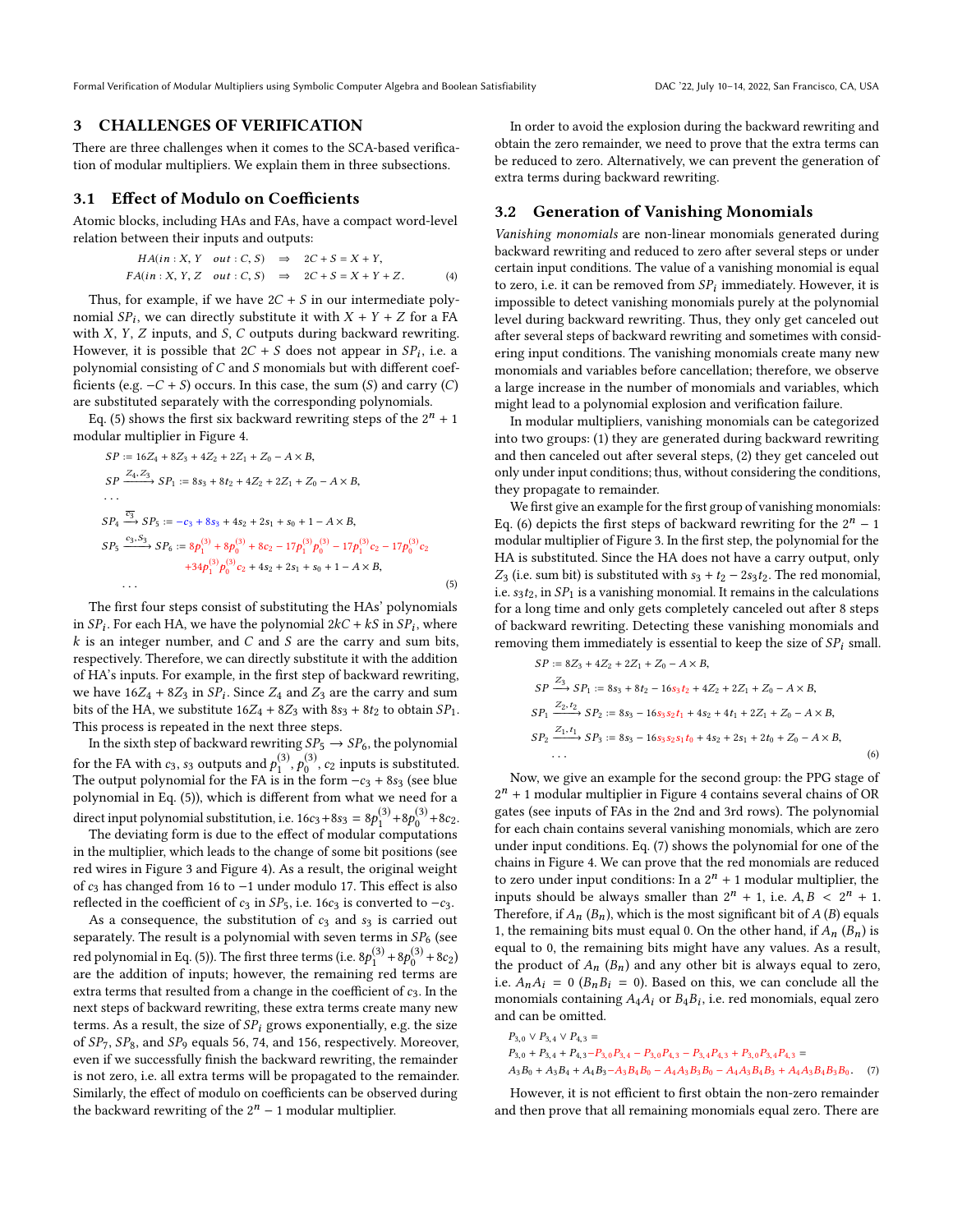many chains of OR gates in large  $2^n + 1$  modular multipliers and each one introduces several vanishing monomials to the remainder. The huge number of vanishing monomials can lead to an explosion in the number of monomials. Thus, we need to remove vanishing monomials immediately after the substitution of each OR gate polynomial in order to avoid the explosion. In Section [4.2,](#page-3-0) we introduce a SAT-based technique to remove vanishing monomials locally before global backward rewriting.

#### 3.3 Correctness under Output Conditions

Proving that the remainder of SCA-based verification equals zero is not sufficient to prove that a circuit implements a modular multiplier. We have to guarantee as well that for the output  $Z < m$  holds. Thus, we have to show for the  $2^n - 1$  and  $2^n + 1$  modular multipliers that  $Z < 2^n - 1$  and  $Z < 2^n + 1$  hold, respectively. In the next section, we present a SAT-based approach to check the conditions in the outputs present a SAT-based approach to check the conditions in the outputs.

## 4 OVERCOMING THE CHALLENGES

In this section, we come up with three techniques to overcome the challenges of verifying modular multipliers.

#### 4.1 Coefficient Correction

In a modular multiplier, all computations are performed modulo m, including the weight reduction for the initial and newly generated partial products. We can also take advantage of the modular reduction during backward rewriting: An intermediate polynomial  $SP_i$ represents the difference between the output of a normal multiplier (i.e.  $Z$ ) and the expected function (i.e.  $A \times B$ ) based on the intermediate signals. However, for a modular multiplier, this difference has to be equal to zero modulo  $m$ , i.e. the output and the expected function are equivalent modulo  $m$ . As a consequence, we can reduce  $SP_i$  modulo m after performing a substitution.

Eq. [\(8\)](#page-3-1) shows the fifth and sixth steps of backward rewriting for the modular multiplier of Figure [4.](#page-1-2) After each substitution,  $SP_i$  is<br>reduced modulo  $2^4 + 1 = 17$ . Thus, the four extra terms that would reduced modulo  $2^4 + 1 = 17$ . Thus, the four extra terms that would cause an explosion in the next steps are reduced to zero.

$$
SP_4 \xrightarrow{c_{3}} SP_5 := (-c_3 + 8s_3 + 4s_2 + 2s_1 + s_0 + 1 - A \times B) \mod 17,
$$
  
\n
$$
SP_5 \xrightarrow{c_3, S_3} SP_6 := (8p_1^{(3)} + 8p_0^{(3)} + 8c_2 - 17p_1^{(3)}p_0^{(3)} - 17p_1^{(3)}c_2 - 17p_0^{(3)}c_2
$$
  
\n
$$
+34p_1^{(3)}p_0^{(3)}c_2 + 4s_2 + 2s_1 + s_0 + 1 - A \times B) \mod 17.
$$
 (8)

The reduction of  $SP_i$  modulo m helps us to avoid the explosion. However, it is not the most efficient way since the generation of extra terms causes peaks in the size of  $SP_i$  during backward writing. Thus, we introduce an efficient approach to avoid the generation of extra terms: Whenever we replace a FA or a HA, we check whether the only occurrences of the sum bit S and the carry bit C in the current polynomial are two monomials of the form kS and <sup>2</sup>kC for some integer  $k$ . If this is the case, then we can replace the FA/HA as a whole. If the only occurrences of S and C are of the form  $kS$  and  $pC$ , then we check whether  $p = 2k + m \cdot q$  for some integer q. In this case, we can rewrite  $pC$  into  $2kC$  (since this does not change the polynomial modulo m) and replace the FA/HA as a whole as well. In all other cases, we have to replace the FA/HA outputs separately. For example, after the fifth step of backward rewriting in Eq. [\(9\)](#page-3-2), the only occurrences of  $s_3$  and  $c_3$  are of the form  $8s_3$  and  $-c_3$ . Since  $-1 = 2 \cdot 8 + 17 \cdot (-1)$ , we can rewrite  $-c_3$  into 16c<sub>3</sub> and replace the

FA as a whole. By this, we avoid the generation of extra terms, and thus no peak occurs after each substitution.

<span id="page-3-2"></span>
$$
SP_4 \xrightarrow{\overline{c_3}} SP_5 := \begin{pmatrix} -c_3 & +8s_3 + 4s_2 + 2s_1 + s_0 + 1 - A \times B \text{)} \mod 17, \\ \text{rewrite into } 16c_3 \\ SP_5 := (16c_3 + 8s_3 + 4s_2 + 2s_1 + s_0 + 1 - A \times B) \mod 17, \\ SP_5 \xrightarrow{c_3, s_3} SP_6 := (8p_1^{(3)} + 8p_0^{(3)} + 8c_2 + 4s_2 + 2s_1 + s_0 + 1 - A \times B) \mod 17. \end{pmatrix}
$$

#### <span id="page-3-0"></span>4.2 Vanishing Monomials Removal using SAT

In [\[6,](#page-5-7) [10\]](#page-5-13), vanishing monomials of the form  $C \cdot S \cdot f$  have been removed where  $C$  and  $S$  are sum and carry outputs of a HA and  $f$  is the product of other variables in the monomial, respectively. This was based on the observation that the sum and the carry of a HA cannot be 1 at the same time, so the corresponding monomials will vanish at least once the input signals of the circuit are reached. Here, we generalize this observation: If for a pair of signals  $a$  and  $b$ , both  $a$  and b cannot be <sup>1</sup> at the same time by assigning primary input variables in accordance with existing input conditions on the primary inputs, then all monomials of the form  $a \cdot b \cdot f$  are vanishing (at least if the input condition is taken care of) and can be removed immediately. Checking whether  $a \cdot b = 0$  can be performed by SAT solving.

We propose a 5-step technique to take advantage of this generalized removal of vanishing monomials in the context of modular multipliers: (1) extracting the Conjunctive Normal Form (CNF) of the modular multiplier using Tseitin transformation, (2) adding the input conditions, i.e.  $A, B < m$ , as the new clauses to the CNF; for example, the input conditions for the  $2^n + 1$  modular multiplier (i.e.  $A_n A_i = 0$ <br>and  $B_n B_i = 0$ ) can be translated into the new clauses  $(\overline{A_n} \vee \overline{A_n})$  and and  $B_nB_i = 0$ ) can be translated into the new clauses  $(\overline{A_n} \vee \overline{A_i})$  and  $(\overline{B_n} \vee \overline{B_i})$  for  $0 \le i < n$ , (3) extracting fanout-free cones for the remaining gates/nodes after reverse engineering, (4) performing the local backward rewriting for each fanout-free cone, and (5) checking at each step whether the generated multi-variable monomials are equal to zero using SAT, i.e. if a multi-variable monomial  $xy$  appears in our polynomial, we check whether the CNF is UNSAT under the constraint  $x \wedge y = 1$ . If yes, xy is a vanishing monomial and can be removed from the polynomial.

<span id="page-3-1"></span>Figure [5](#page-3-3)[\(a\)](#page-3-4) depicts one of the OR chains in the PPG stage of the  $2^n + 1$ modular multiplier in Figure [4.](#page-1-2) This chain is captured as a fanout-free cone after the reverse engineering. Eq. [\(10\)](#page-3-5) shows the local backward rewriting steps for the OR chain. In the first step, we prove using our SAT-based technique that  $P_{4,4}W_1$  equals zero and can be removed from the polynomial. Sim-

<span id="page-3-6"></span><span id="page-3-5"></span><span id="page-3-4"></span><span id="page-3-3"></span>

ilarly,  $P_{0,0}W_2$  and  $P_{4,3}P_{3,4}$  are removed in the second and third steps, respectively. As a result, we remove all vanishing monomials locally.

$$
f \to P_{4,4} + W_1 - P_{4,4}W_1 \to P_{4,4} + P_{0,0} + W_2 - P_{0,0}W_2
$$
  
\n
$$
\to P_{4,4} + P_{0,0} + P_{4,3} + P_{3,4} - P_{4,4}P_{3,4}.
$$
  
\n(10)

The removal of vanishing monomials can be generalized even more which is useful when considering fanout-free cones in the AIG representation. Figure [5](#page-3-3)[\(b\)](#page-3-6) shows the just mentioned OR chain now in AIG. In the first step of local backward rewriting (see Eq. [\(12\)](#page-4-0)), we cannot find multi-variable monomials which are equal to zero. However, since  $P_{4,4} \wedge \overline{V_1} = 0$ , we can replace  $P_{4,4}V_1$  with  $P_{4,4}$ :

$$
P_{4,4} \wedge \overline{V_1} = 0 \Rightarrow P_{4,4} \cdot (1 - V_1) = 0 \Rightarrow P_{4,4} - P_{4,4}V_1 = 0 \Rightarrow P_{4,4}V_1 = P_{4,4}. \tag{11}
$$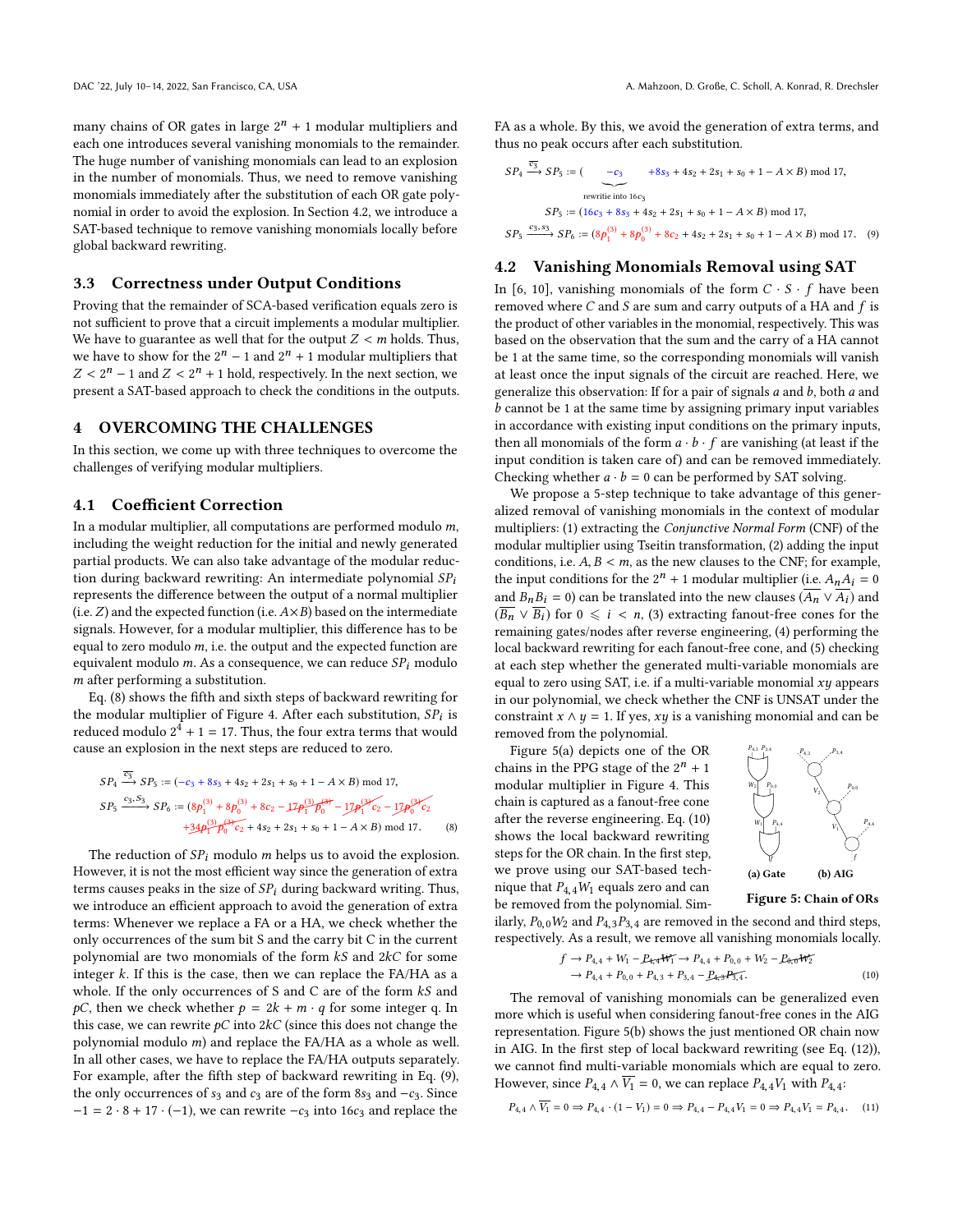Formal Verification of Modular Multipliers using Symbolic Computer Algebra and Boolean Satisfiability DAC '22, July 10-14, 2022, San Francisco, CA, USA

<span id="page-4-1"></span>

| <b>Algorithm 1</b> Modular verifier                                |                                                             |
|--------------------------------------------------------------------|-------------------------------------------------------------|
| <b>Require:</b> Modular multiplier AIG G                           |                                                             |
| <b>Ensure:</b> TRUE if the circuit is correct, and FALSE otherwise |                                                             |
| 1: $SP \leftarrow$ CreateSP(G)                                     |                                                             |
| 2: $AB \leftarrow$ Reverse Engineering(G)                          | $\triangleright$ AB is the set of atomic blocks             |
| 3: $C \leftarrow$ FindFanoutFreeCones(G, AB)                       | $\triangleright$ C is the set of fanout-free cones          |
| 4: $CNF \leftarrow$ ExtractCNF(G)                                  |                                                             |
| 5: $PF \leftarrow$ LocalBackwardRewriting(C, CNF)                  | $\triangleright$ PF is the set of cone polynomials          |
| 6: $r \leftarrow$ GlobalBackwardRewriting(SP, PF, AB)              | $\triangleright$ r is the remainder                         |
| 7: $r_e \leftarrow$ EvaluateRemainder( <i>r</i> )                  |                                                             |
| 8: $o \leftarrow$ CheckOutputCondition(CNF)                        | $\triangleright$ if $o = TRUE$ , the condition is satisfied |
| 9: if $(r_e == 0 \& o == TRUE)$ then                               |                                                             |
| return TRUE<br>10:                                                 |                                                             |
| $11:$ else                                                         |                                                             |
| return FALSE<br>12:                                                |                                                             |

This simplification prevents the generation of vanishing monomials in the next steps. Similarly, the same simplification can be applied in the second step by replacing  $P_{0,0}V_2$  with  $P_{0,0}$ . In the final step,  $P_{4,3}P_{3,4}$  is directly removed since  $P_{4,3} \wedge P_{3,4} = 0$ .

$$
1 - f \rightarrow 1 + P_{4,4}V_1 - V_1 \rightarrow 1 + P_{4,4} + P_{0,0}V_2 - V_2
$$
  
\n
$$
P_{4,4}
$$
  
\n
$$
\rightarrow 1 + P_{4,4} + P_{0,0} - 1 + P_{4,3} + P_{3,4} - P_{4,3}P_{5,4}.
$$
 (12)

Consequently, we can extend the fifth step of our proposed technique in order to also support the removal of vanishing monomials in AIGs: at each step of local backward rewriting, if a multi-variable monomial  $xy$  appears in our polynomial, we check whether the CNF is UNSAT under one of the three constraints:  $x \wedge y = 1$ ,  $x \wedge \overline{y} = 1$ , or  $\bar{x} \wedge y = 1$ . If yes, we replace *xy* with zero, *x*, or *y*, respectively.

#### 4.3 Checking Output Conditions using SAT

We propose a SAT-based technique to check the output condition  $Z < m$  for a modular multiplier: the CNF of the circuit including the extra clauses related to the input conditions is available from the previous section. Thus, we have to prove that under constraint  $Z \geq m$ , the CNF is always UNSAT; thus, the output never has a value in this range. To do this, we translate  $Z \geq m$  into new clauses and add them to the CNF. Then, we use a SAT-solver to check whether the new CNF is UNSAT. As already shown in Section [4.2,](#page-3-0) for  $m = 2<sup>n</sup> + 1$ ,<br>the output condition  $Z \ge m$  can be translated into  $\sqrt{1 - Z^2}$ . the output condition  $Z \geqslant m$  can be translated into  $\bigvee_{0 \leq i \leq n} Z_n Z_i$ .<br>Our experiments show that unsatisfiability of this condition can be Our experiments show that unsatisfiability of this condition can be easily checked using a SAT solver.

#### <span id="page-4-2"></span>5 SCA-BASED MODULAR VERIFIER

Algorithm [1](#page-4-1) shows the pseudo-code of our modular verifier. In the first step, the specification polynomial  $SP$  is created based on the input and output bit-width of the multiplier (Line [1\)](#page-4-2). Then, the atomic blocks are identified using a dedicated reverse engineering technique [\[7\]](#page-5-12) (Line [2\)](#page-4-2). The rest of the nodes which are not part of any atomic blocks are grouped based on the fanout-free regions (Line [3\)](#page-4-2). The CNF of the multiplier is extracted by Tseitin transformation (Line [4\)](#page-4-2). Then, the polynomial for each cone is extracted by local backward rewriting. In each step of local backward rewriting, the multi-variable monomials, e.g. xy, are checked using SAT to see whether the simplification is possible (Line [5\)](#page-4-2). Subsequently, global backward rewriting is performed by substituting atomic block and cone polynomials in  $SP_i$ . The coefficients are corrected after each substitution if needed  $(I, ine 6)$ . Then, the remainder is evaluated under the input conditions (Line [6\)](#page-4-2). Then, the remainder is evaluated under the input conditions to see whether it can be reduced to zero (Line [7\)](#page-4-2). Finally, the output condition is checked using SAT (Line [8\)](#page-4-2). If the evaluated remainder equals zero and the output condition holds, the circuit is correct; otherwise, it is buggy (Line [10–](#page-4-2)Line [12\)](#page-4-2).

#### 6 EXPERIMENTS

We have implemented our verifier in C++. In order to solve the SAT problems, we used the minisat library [\[2\]](#page-5-15). All experiments are performed on an Intel(R) Core(TM) i7-8565U CPU with 1.80GHz and 24 GByte of main memory. In order to evaluate the efficiency of our verifier, we consider  $2^n - 1$  and  $2^n + 1$  modular multipliers with different sizes as our benchmarks. The benchmarks have been generated by an extended version of the open-source multiplier generator GenMul<sup>[1](#page-4-3)</sup>.

<span id="page-4-0"></span>Table [1](#page-5-16) and Table [2](#page-5-16) report the verification results for  $2^n - 1$  and  $2<sup>n</sup> + 1$  multipliers, respectively. The *Time-out* (T.O.) has been set to 48 hours. The first column Size denotes the size of the multiplier based on the two inputs' bit-width. The verification data is reported in the second column Data consisting of four sub-columns: #Nodes gives the number of nodes in the AIG representation of the circuit. #Simpl. Mono. refers to the total sum of multi-variable monomials which are removed or simplified during the local backward rewriting (see Section [4.2\)](#page-3-0). #MaxPoly presents the maximum size of  $SP_i$  during the global backward rewriting based on the number of monomials. #Rem. presents the size of remainder after the backward rewriting. The remainder should be evaluated to zero under input conditions. The run-time (in seconds) of our proposed method is reported in detail in the third column Run-time consisting of five sub-columns: Rev. Eng. reports the required time for identifying atomic blocks, including HAs and FAs in the AIG representation of a multiplier. Local Backw. Rewriting refers to the time needed for local backward rewriting of fanout-free cones and simplifying multi-variable monomials. Glob. Backw. Rewriting reports the time for the global backward rewriting phase. Check Out. Cond. presents the time for checking the condition on the output. The overall run-time of our proposed method is presented in Overall. The run-time of a commercial formal verification tool is given in the fourth column Com.. The fifth column Pure SCA reports the run-time of the Pure SCA-based verification method without integrating the coefficient correction and vanishing monomials removal techniques. Finally, the last column SAT presents the run-time of SAT-based verification method. We generated a reference model by synthesizing a high-level modular multiplier description into an AIG using %blast command in abc [\[1\]](#page-5-17), and then use SAT to prove that our benchmark and the reference model are equivalent.

The results in Table [1](#page-5-16) and Table [2](#page-5-16) confirm that our verifier can prove the correctness of modular multipliers with more than 3M AIG nodes, e.g.  $2^n - 1$  and  $2^n + 1$  modular multipliers with 512  $\times$  512 input sizes. The number of simplified monomials for  $2^n - 1$  multipliers in Table [1](#page-5-16) equals 1, independent of the multiplier size. This monomial is originating from the HA that generates the MSB bit of output (see the bottom left HA in Figure [3\)](#page-1-1) and appears in the first step of backward rewriting (see Eq. [\(6\)](#page-2-1)). If this monomial remains in  $SP_i$ , it connectes several monomials and variables in the next steps. Finally generates several monomials and variables in the next steps. Finally, these monomials are reduced to zero after several steps of backward rewriting. Thus, removing a small number of vanishing monomials can avoid a big peak size of the intermediate polynomials. Figure [6](#page-5-16) shows the size of the intermediate polynomials based on the number of monomials (Figure [6](#page-5-16)[\(a\)\)](#page-5-18) and the number of variables (Figure [6](#page-5-16)[\(b\)\)](#page-5-19) for the  $2<sup>n</sup> - 1$  modular multiplier with 8×8 input size. In the absence of the vanishing removal technique, an undetected vanishing monomial generates several new monomials containing many variables (see blue lines). On the other hand, removing a vanishing monomial using our proposed technique prevents the big peak size of the intermediate

<span id="page-4-3"></span> $^{\rm 1}$ <http://sca-verification.org/genmul>